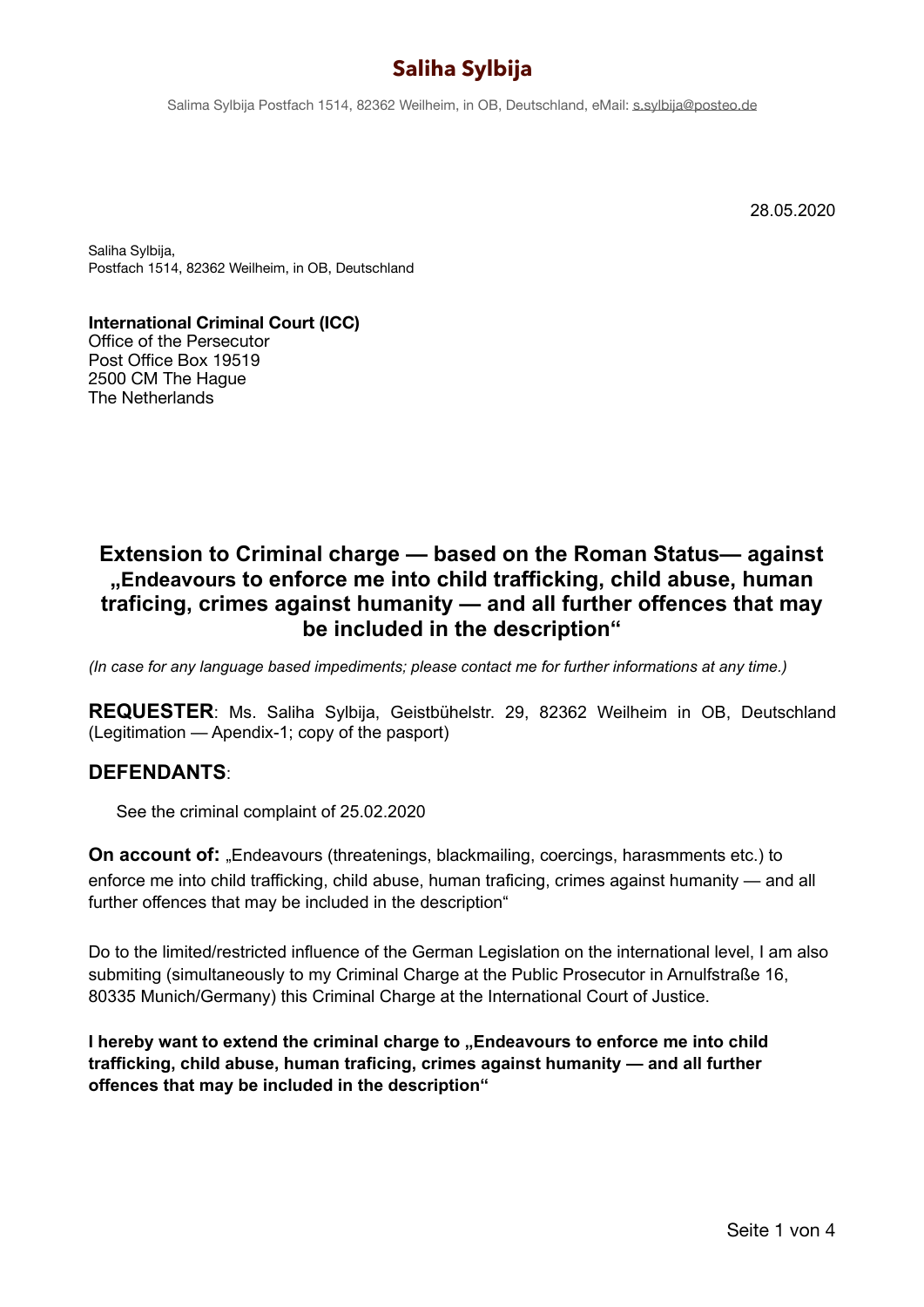Salima Sylbija Postfach 1514, 82362 Weilheim, in OB, Deutschland, eMail: [s.sylbija@posteo.de](mailto:s.sylbija@posteo.de)

### **Description of the extention**:

### **Extention-1**

#### **I hereby also apply a criminal complaint against the internet platform "Twitter" (Twitter, Inc 1355 Market St San Francisco, CA) for the following reason:**

The platform Twitter is increasingly and aggressively disabling my Twitter-account. (see atachment-2)

It's beeing released ONLY AFTER PAYABLE SERVICES. This happened for example only within 10 days xxx times.

I assume that this procedure is used in order to prevent my activities against child abuse and child trafficking BUT also

because the CEO of Twitter, Jack Dorsay, appears/it is involved in my manuscript (see chapter "Bill Gates")

### **Extention-2**

I am increasingly convinced that the wars in my native country (former Yugoslavia) — which were significantly influenced by former US Presidents Georg H.W.Bush and Bill Clinton (Jerffey Epstein's well-known client) — were motivated by the purpose of human trafficking — at least: Like many other refugees, I also should be involved in human- and child-trafficking.

Following reasons lead me to this conviction:

- 1. It is remarkable that disproportionately large numbers of men and jung boys were murdered in the wars wich tuck place in the countries of former Yugoslavia! For example in Srebrenica of "Potocari" (it means "place of river/watter"; about the meaning of water in child abuse & ritual child killing see the manuscript chapter "We always win...") from 11-12 July 1999 were murdered/massacred over 8000 men (eventhough they were ander the protection of **"Blue Helmets"**; (about the relation of "blue" color to child abusse se also the Manuskript chapter "Jeff bezos": In addition, child abuse in UN circles--which includes Blue Helmets also--is a well known phenomenon! Follow: "UN peacekeepers' child sex ring left victims, but no arrests" *[https://www.foxnews.com/world/un-peacekeepers-child-sex-ring-left-victims-but-no](https://www.foxnews.com/world/un-peacekeepers-child-sex-ring-left-victims-but-no-arrests)[arrests](https://www.foxnews.com/world/un-peacekeepers-child-sex-ring-left-victims-but-no-arrests)* ). These man could no longer protect their mothers, wives, daughters, children — also from deportation to many foreign countries where many of them are/have been victims of human trafficking;
- 2. After having followed the (hi)story of the "leaked emails of Hillary Clintin /2016, for 4 years AND after having realised how a lead investigator (Robert Mueller) and a whole team of exquisite CIA-FBI-minds followed the "wrong track" for 2 years ("who hacked the emails") INSTED of investigating the contents of the leaked eMails, (which deal with ritual child-abuse & -killing; atrocities which are mainly managed by Mrs. Marina Abramovich **(see Atachment-3)** I am increasingly convinced that I also was intended for the same purposes as Mrs. Abramoaich! (see (1\*))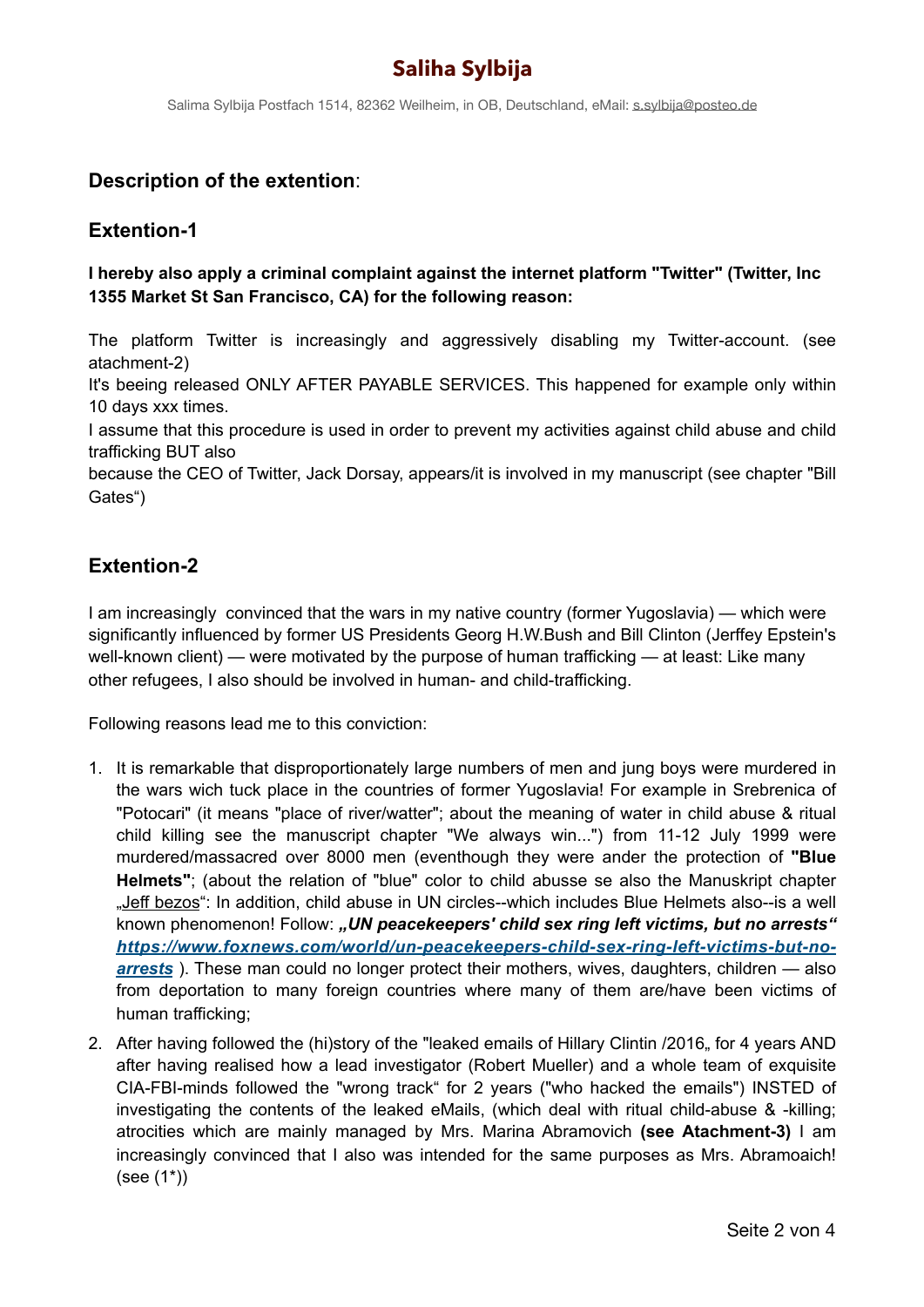Salima Sylbija Postfach 1514, 82362 Weilheim, in OB, Deutschland, eMail: [s.sylbija@posteo.de](mailto:s.sylbija@posteo.de)

3. After the war in Kosovo, a criminal government — led by PM Hashim Thaiqi — was installed; with considerable support of Western governments. (He has been repeatedly accused of human- and (allegedly) organ-trafficking but still hes not been charged jet).

For 20 years now:

- 3.1. PM Thaqi (and the government he leads) are practicing the same reprisal methods against the population that I have been experiencing for 10 years now - with the same agenda; to enforce (the devastated) poeple/population into human trafficking: They have systematically destroyed the last remainings of the economy (which were already left over from the occupiers (Serbia) and from the war): They stifle all possibilities to revitalize the economy (for example through new investments) for more then 20 years!
- 3.2. As described in the manuscript (see chapter "Angela Merkel") PM Thaqi was involved in threats against me (together with Chancellor Angela Merkel);
- 3.3. Human trafficking in Kosovo/of Kosovars (& Albanians) is well known by all. To which the corrupt Thaqi-government — and foreign governments which helpted him to come into power and are still supporting him daily — contribut significantly;
- 3.4. After the war in Kosovo, a significant number of NGOs and foreign "companies" came into Kosovo, which - apparently - are also involved in child and human trafficking. They are also supported by the corrupt government(s);
- 3.5. Judged by their behaviour as they tried to frighten me by several occations I assume thet many refugees from Kosovo and former Yugoslavia have been pushed into human trafficking.

The previous stated facts underline even more my assumption thet all efforts wich are described in my criminal complaint, my manuscript und hier in this extention were made (are still made) to force me into human traficing and chld-abusse!

Yours faithfully

**Saliha Sylbija**